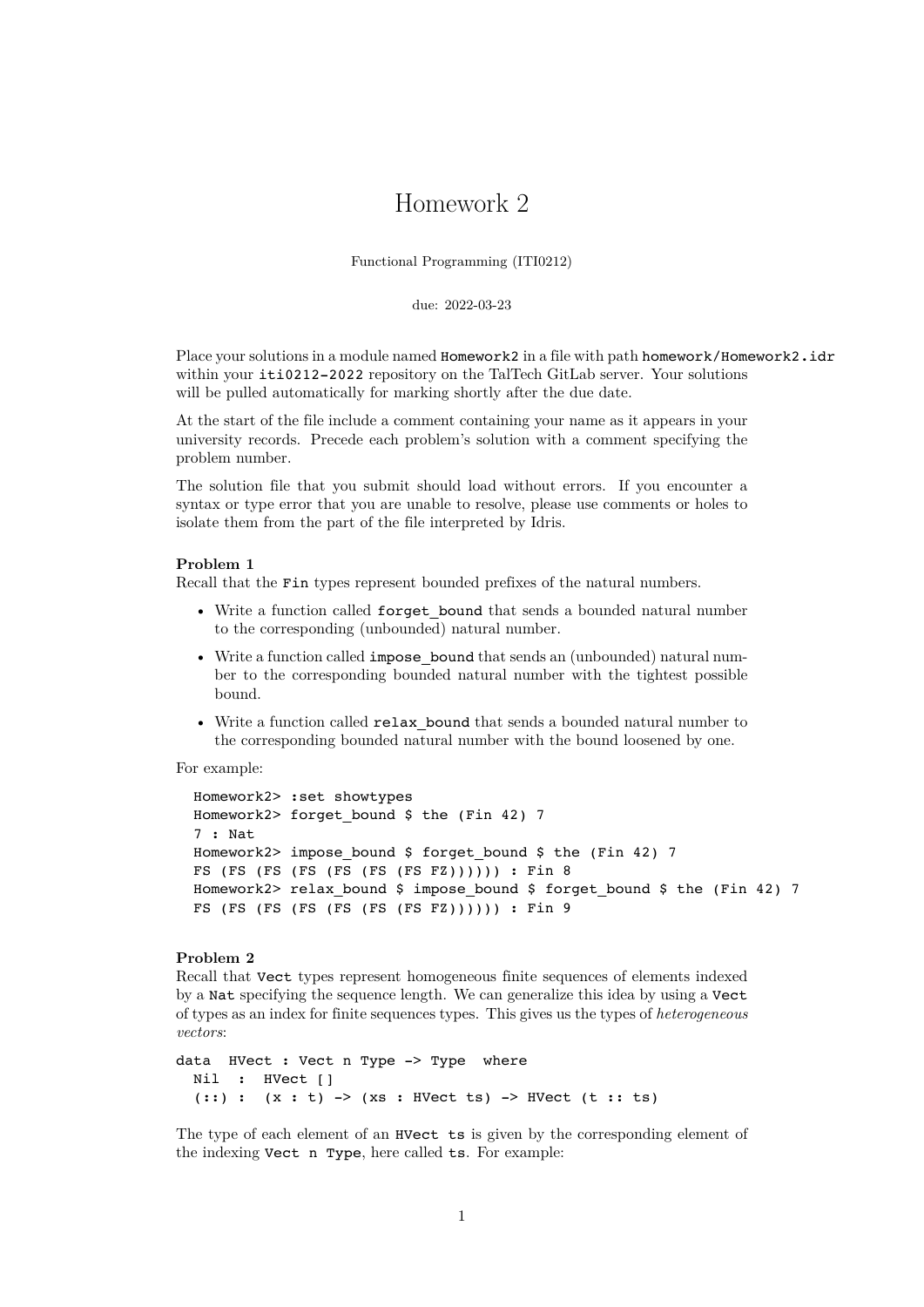```
Homework2> :t [() , True , 42]
[(), True, 42] : HVect [Unit, Bool, Integer]
```
Copy the definition of the HVect type constructor into your script file and write the following familiar functions for finite sequence types for HVects:

- head and tail for non-empty sequences,
- concatenation  $(++)$ ,
- index.

Like their counterparts for Vects these functions should all be total, with totality achieved by restricting the domain, if necessary. For example:

```
Homework2> head [() , True , 42]
()
Homework2> tail [() , True , 42]
[True, 42]
Homework2> [() , True] ++ [42]
[(), True, 42]
Homework2> index 2 [(), True, 42]
42
```
*Hint:* when specifying the types of  $(++)$  and index for HVects it will be useful to use the corresponding functions for the indexing Vects. These can be found in the Data.Vect module of the standard library under the same names. If you get stuck try reading the corresponding definitions for Vect types and think about what needs to change when the index is generalized from a Nat to a Vect n Type. Once you manage to express the types of the above functions Idris can write their definitions for you using case splitting and term search.

#### **Problem 3**

Write functions with each of the following types:

```
joinIO : IO (IO a) -> IO a
mapIO : (a \rightarrow b) \rightarrow I0 a \rightarrow I0 b
```
Do this without using standard library functions that we haven't yet discussed in this course. Specifically, your definitions should be written in terms of the IO combinators that we learned about, pure :  $a \rightarrow 10$  a and  $(\gg=)$ :  $10$  a  $\rightarrow$   $(a \rightarrow 10$ b)-> IO b, or the do-notation syntactic sugar, if you prefer.

## **Problem 4**

Write a function that takes either a computation that when run produces a result of type a or a computation that when run produces a result of type b, and returns a computation that when run, runs whichever computation was given and produces the corresponding result:

eitherIO : Either (IO a) (IO b)  $\rightarrow$  IO (Either a b)

Now write a function that takes both a computation that when run produces a result of type a and a computation that when run produces a result of type b, and returns a computation that when run, runs the two computations in order and produces the pair of their results:

bothIO : Pair (IO a) (IO b)  $-$  > IO (Pair a b)